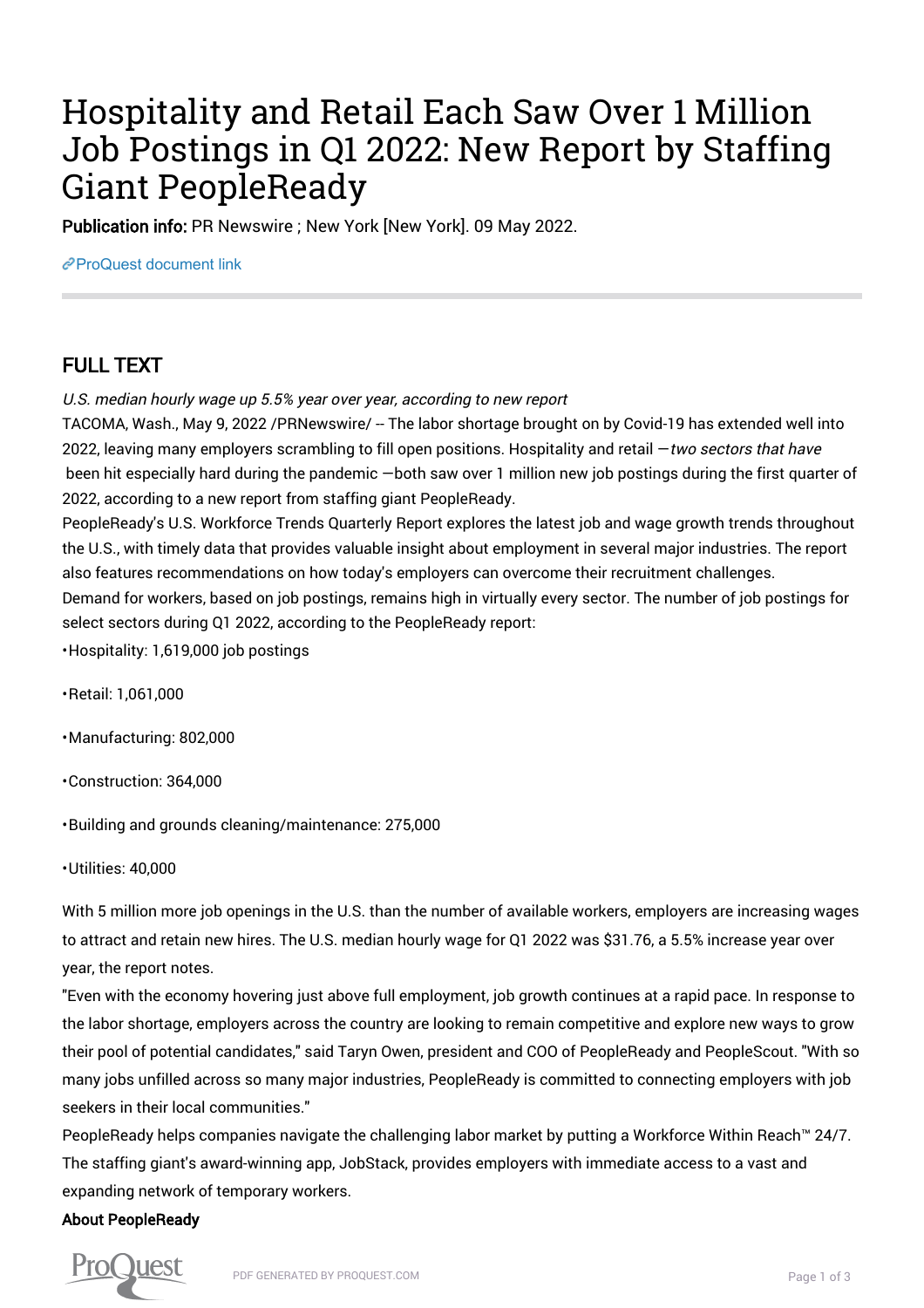PeopleReady, a TrueBlue company (NYSE: TBI), specializes in quick and reliable on-demand labor and highly skilled workers. PeopleReady supports a wide range of blue-collar industries, including construction, manufacturing and logistics, waste and recycling, and hospitality. Leveraging its game-changing JobStack platform and 600-plus branch offices across all 50 states, Puerto Rico and Canada, PeopleReady served approximately 94,000 businesses and put approximately 220,000 people to work in 2021. Learn more at www.peopleready.com.

#### Press Contact:

Caroline Sabetti Chief Marketing Officer, PeopleReady and PeopleScout & Senior Vice President of TrueBlue Communications csabetti@trueblue.com 312.560.9173 View original content:https://www.prnewswire.com/news-releases/hospitality-and-retail-each-saw-over-1-millionjob-postings-in-q1-2022-new-report-by-staffing-giant-peopleready-301542861.html SOURCE PeopleReady CREDIT: PeopleReady

### DETAILS

| Subject:                       | Workforce planning; Labor shortages; Employers; Trends; COVID-19 |
|--------------------------------|------------------------------------------------------------------|
| <b>Business indexing term:</b> | Subject: Workforce planning Employers                            |
| Location:                      | <b>United States--US</b>                                         |
| <b>Publication title:</b>      | PR Newswire; New York                                            |
| <b>Publication year:</b>       | 2022                                                             |
| <b>Publication date:</b>       | May 9, 2022                                                      |
| <b>Dateline:</b>               | TACOMA, Wash.                                                    |
| <b>Publisher:</b>              | <b>PR Newswire Association LLC</b>                               |
| Place of publication:          | <b>New York</b>                                                  |
| Country of publication:        | United States, New York                                          |
| <b>Publication subject:</b>    | <b>Business And Economics</b>                                    |
| Source type:                   | <b>Wire Feed</b>                                                 |
| Language of publication:       | English                                                          |
| Document type:                 | <b>News</b>                                                      |
| ProQuest document ID:          | 2661116848                                                       |